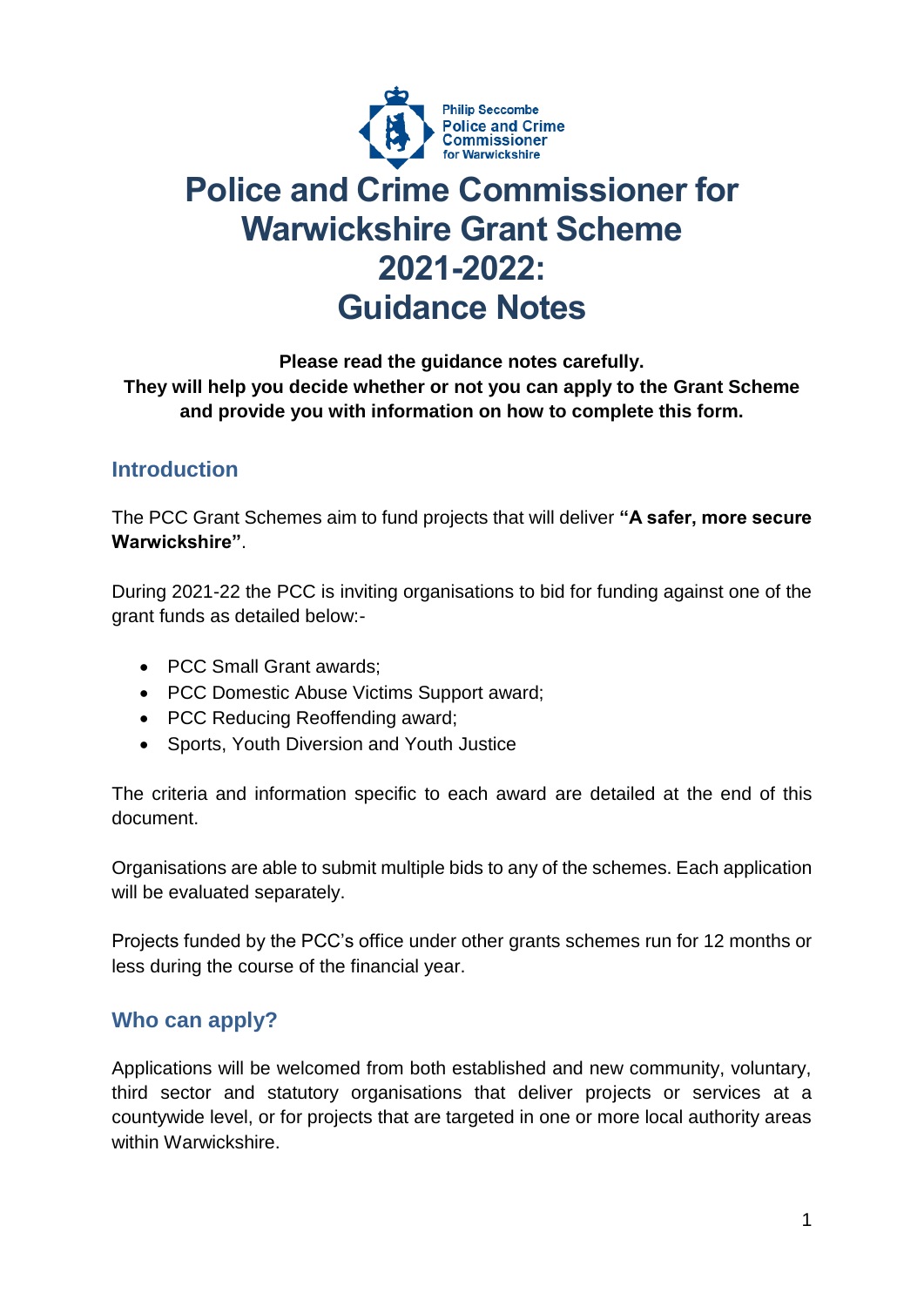There is a requirement that all applicant organisations:-

- are constituted as a legal entity or operate under a formal constitution (equivalent in form to the Charity Commission model constitution);
- have at least 3 years of audited accounts;
- are able to provide the last year's audited accounts;
- provide appropriate policies and practices as detailed in Section 6 of the application form.

The PCC encourages collaborative approaches to applications and encourages organisations to identify how they support and work with their local Community Safety Partnership (CSP).

# **What does the application need to consider?**

All applicants need to detail and provide evidence as to how their projects fit the specific grant fund criteria they are applying against and how they will address the main priorities of the Warwickshire Police and Crime Plan:-

- Put Victims and Survivors First;
- Ensure Efficient and Effective Policing;
- Protect People From Harm;
- Prevent and Reduce Crime.

Every application must demonstrably support for at least one of these four priorities.

Further information can be accessed through our website at [Warwickshire Police and](https://www.warwickshire-pcc.gov.uk/police-and-crime-plan/)  [Crime Plan.](https://www.warwickshire-pcc.gov.uk/police-and-crime-plan/)

The application forms are self-explanatory but please ensure you fill in each of the sections in order that you:

- Provide requested information about the organisation;
- Describe the project or activity and who the beneficiaries will be;
- Demonstrate clearly how their project will contribute to the Police and Crime Plan's outcomes and priorities;
- Clearly demonstrate and evidence the need for their project or activity;
- Provide clear understanding of what differences the project or activity will make and how this will be measured and reported. All successful applicants will be required to provide a quarterly grant update report detailing the outcomes, outputs and impacts of their project or activity;
- Explain the longer term strategy for providing this project. The PCC grants scheme is time limited and successful applicants should be able to demonstrate to the Commissioner their longer term vision on sustainability, mainstreaming or funding opportunities;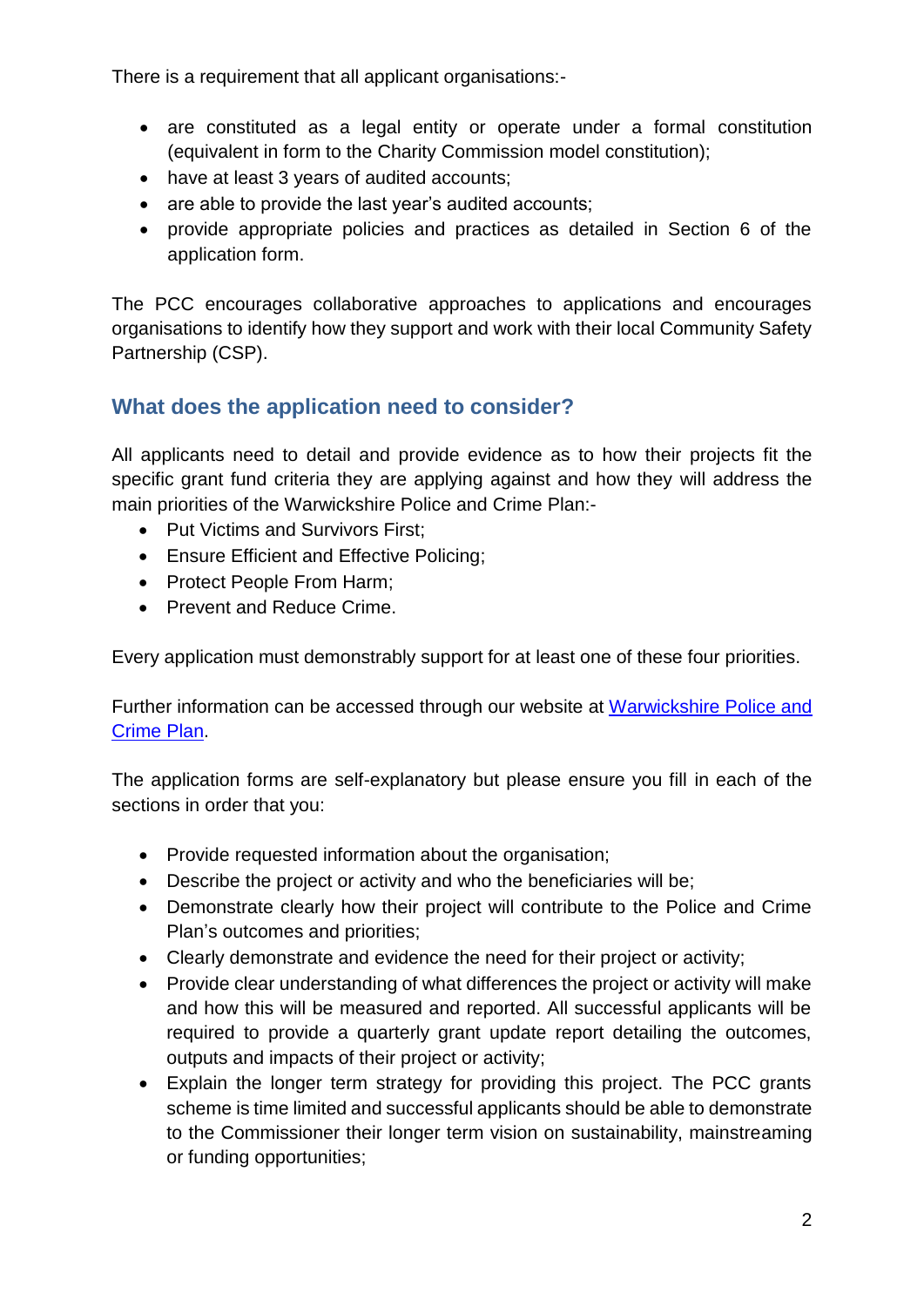• Provide a clear breakdown of project costs. This should include match funding and volunteer time.

Providing clear evidence for the need for the project and how it supports the priorities in the Police and Crime Plan is strongly advised. It is also critical that there is a clear intention to monitor outcomes and a demonstrable understanding in all grant applications of how these outcomes will be effectively monitored throughout the life of the project. This is so that the true impact of a project funded can be illustrated to the OPCC and to the public. It is strongly advised that these aspects of your application are well-developed.

Any funding offered from these schemes will normally be made on a one-off basis, for a specified purpose, and with no commitment to renew, increase or extend funding beyond the offer's terms and conditions. Applicants should therefore have arrangements for dealing with the ending of any funding stream offered by this scheme.

# **Is there anything that the PCC will not fund?**

The PCC will not fund:-

- Profit-making projects;
- Contributions towards major refurbishment, building or maintenance work;
- In the case of the Road Safety awards, contributions towards roads engineering or roadside furniture (including speed cameras);
- A contribution to an organisation's running costs for an unspecified purpose;
- Projects that promote religious or party political beliefs;
- Projects or activities that have taken place prior to the  $1<sup>st</sup>$  April 2021;
- Prizes:
- Loan or debt repayments.

Please note that the PCC, at his discretion, may choose not to fund a project that is politically-sensitive or contains politically-sensitive elements.

## **How will the applications be assessed?**

Each bid will be assessed on its own merits using an evaluation process and scoring system. Weighting of scores will be allocated on the following proportions:-

- 80% of the score will be awarded against the quality of the project, the difference it will make, how it will address the priorities of the Police and Crime Plan and the applicants' ability to evidence the outcomes;
- 20% of the score will be awarded against Value for Money. This will include the actual cost of the project and the added value of the project, including the organisation's understanding and evidencing of the project's wider social impacts and social values.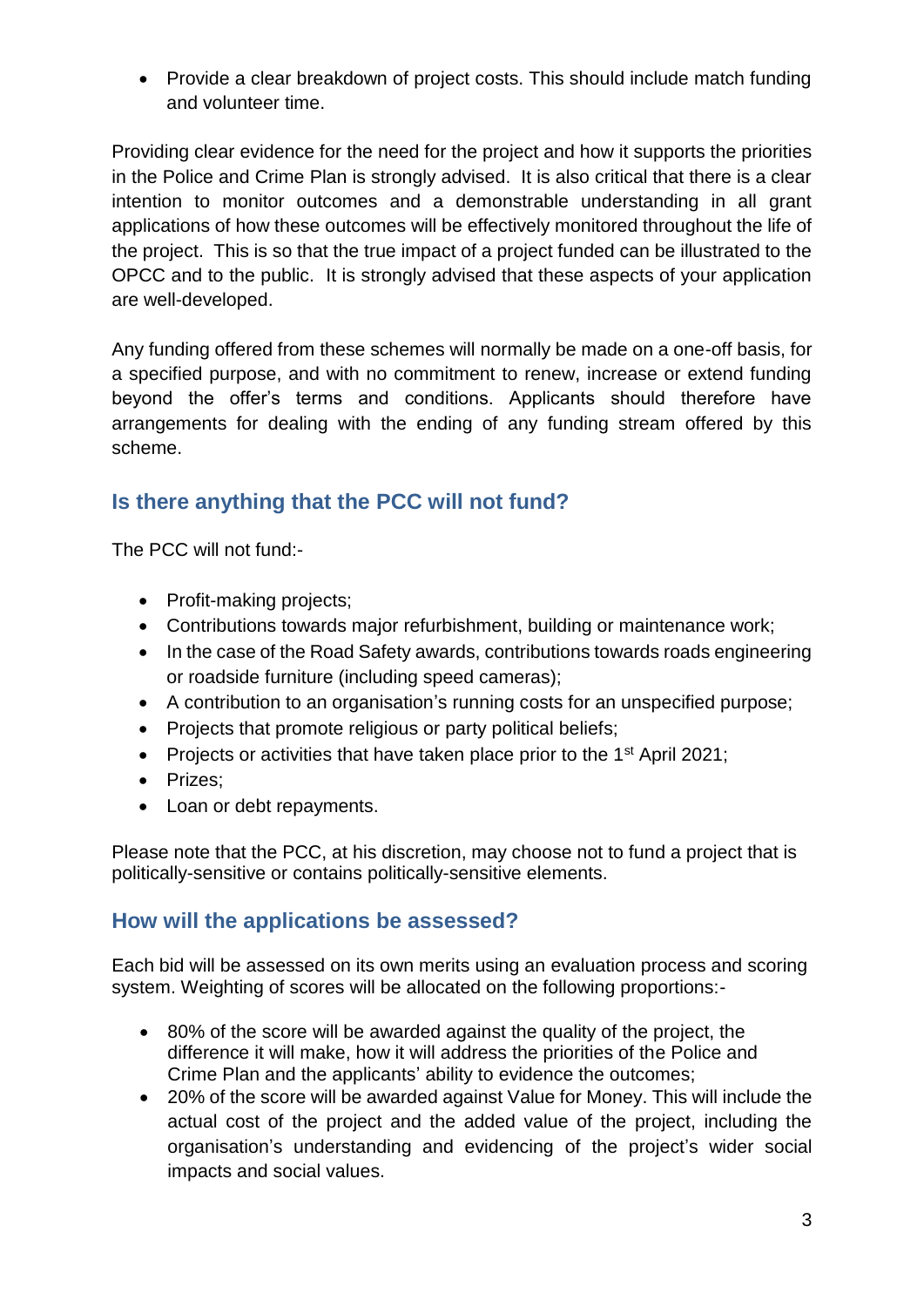An evaluation panel will meet to review scores allocated to each application. The PCC makes all final decisions on grant allocations.

Please note that the PCC, at his discretion, may opt not to allocate all available funding through the schedules grant schemes if submitted bids fall below a quality standard. Unallocated funding may be allocated at a later date.

# **Match Funding and Sustainability**

Applications which have secured funding towards their project from elsewhere are welcome and we therefore encourage you to approach other organisations to support your project.

Another is that your project has a robust and sustainable delivery model including plans for future financial sustainability. The PCC wants to encourage and enable organisations to move towards their projects becoming sustainable in the long term. Therefore your application should show how you will plan to move towards becoming more financially sustainable and priority will be given to those organisation who can demonstrate this for the next few years.

# **Working in Schools/ Colleges and other organisations**

The PCC receives a number of applications for projects to work in schools / colleges or with community groups. From the applications, it is not always clear if prior arrangements have been made with the institution that the project plans to work with. We strongly advise that you approach the relevant organisations and/or Community Safety Partnerships to discuss the need for such a project/activity in the geographical area. We encourage that you consider making an agreement in principle with those settings/projects. The application should include contact details of those organisations that agreement/ support arrangements has been made with.

If your project is for funding relating to those aged 25 and under, please ensure that you approach the relevant local authority to gain support for the project and agree viable referral pathways where appropriate.

# **How to apply?**

In order to apply, applicants must:-

- Read the specific criteria and guidance for the different grant schemes at the end of this document;
- Complete the relevant application form electronically (please note: there are different forms for the different grant schemes so please check if you are unsure);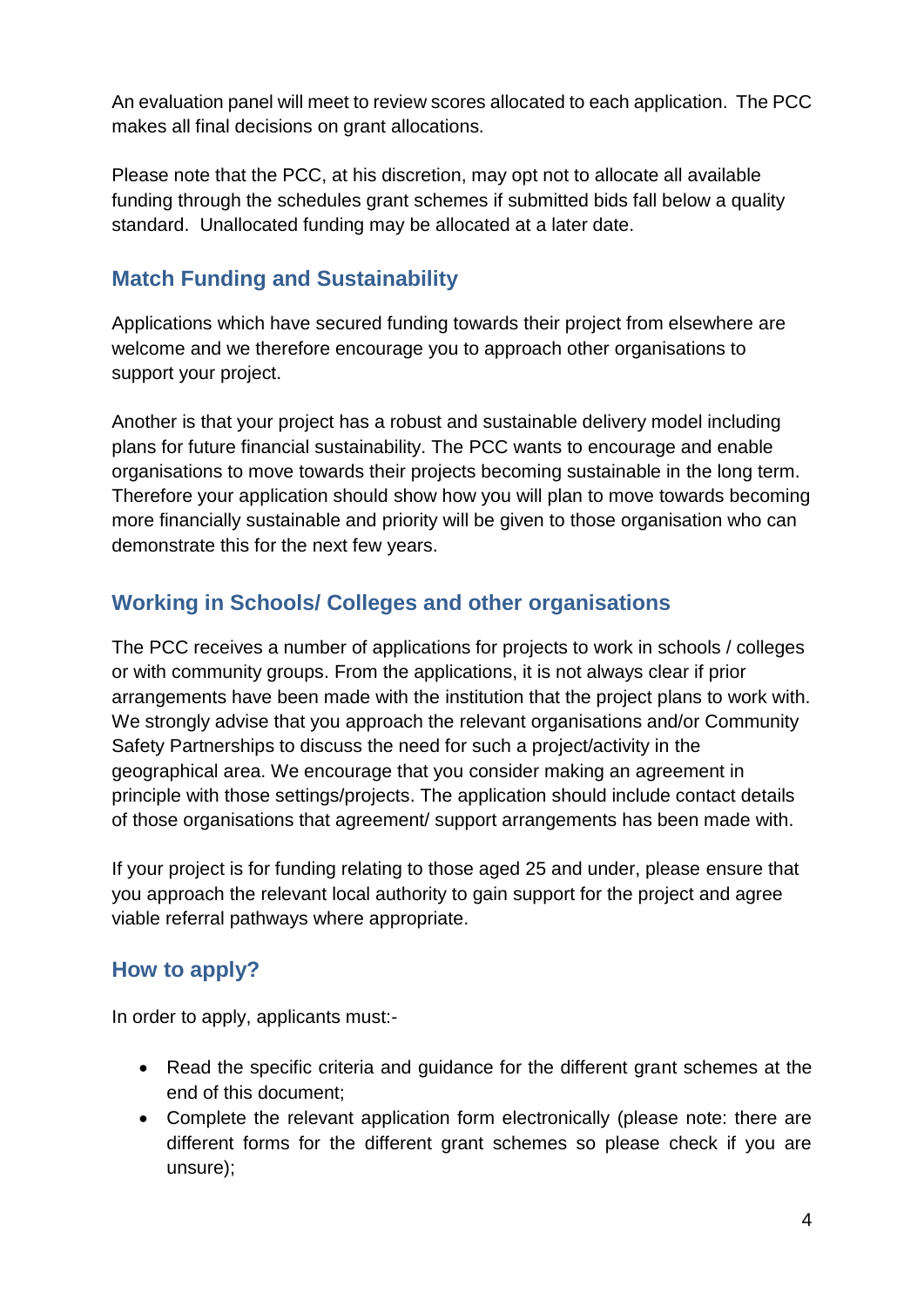- Submit the application and all required documents electronically by **6PM on the 31st January 2021**;
- Submit the application to [grants@warwickshire.pnn.police.uk](mailto:grants@warwickshire.pnn.police.uk) with **'PCC Grant Application 2021-22'** in the subject line;
- Clearly state which PCC grant scheme they are applying for in the body of the email.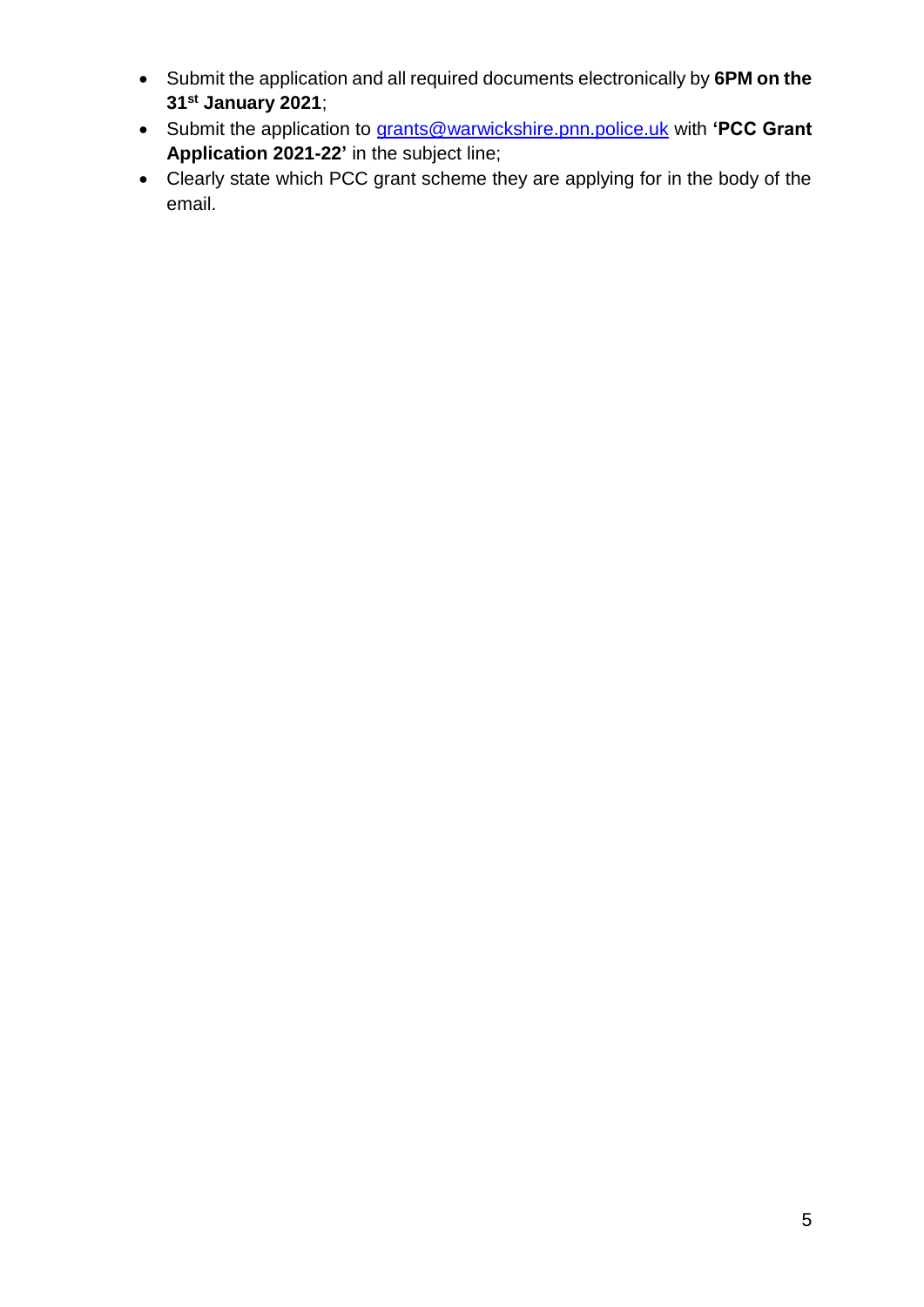# **Warwickshire PCC Grant Schemes 2021-22: Criteria Briefs**

## **Funding Themes**

To help organisations with your applications, the PCC has identified some key areas that encompass the broad range of work that we support through the grants scheme to ensure that funding is responsive to current and emerging trends in Warwickshire as set out in the Police and Crime Plan. These areas of work, much like the four key priorities have equal status and importance.

The themes found below by no means preclude any applications for services / projects that sit outside of these areas and we encourage you to propose new approaches, bespoke solutions and initiatives to the PCC.

### **1: PCC Small Grant awards**

Estimated maximum grant fund approximately £50,000. Maximum grant bid: £10,000

The PCC invites applications for any project that aims to address one or more of the Police and Crime Plan's priorities. The PCC would also be interested to view applications that specifically aim to address knife-crime. All applications should be for one-off funding for a specific project.

The PCC encourages collaborative approaches to applications and encourages organisations to identify how they support and work with their local Community Safety Partnership (CSP).

Though there is no maximum bid, applicants are advised that this fund is countywide and the amount requested in an application should reflect considerations such as the project's geographic reach and number of service users set to benefit.

## **2: PCC Domestic Abuse Victims Programme**

Estimated maximum grant fund available: £30, 000 Maximum grant bid per project: None

The PCC invites applications which provide a Therapeutic Counselling Service across Warwickshire for victims of domestic abuse regardless of their gender identity or sexual orientation. The service provider must be able to deliver services regardless of the risk level of the victim and from local venues to ensure ease of access for victims.

Though there is no maximum bid, applicants are advised that this fund is countywide and the amount requested in an application should reflect considerations such as the project's geographic reach and number of service users set to benefit.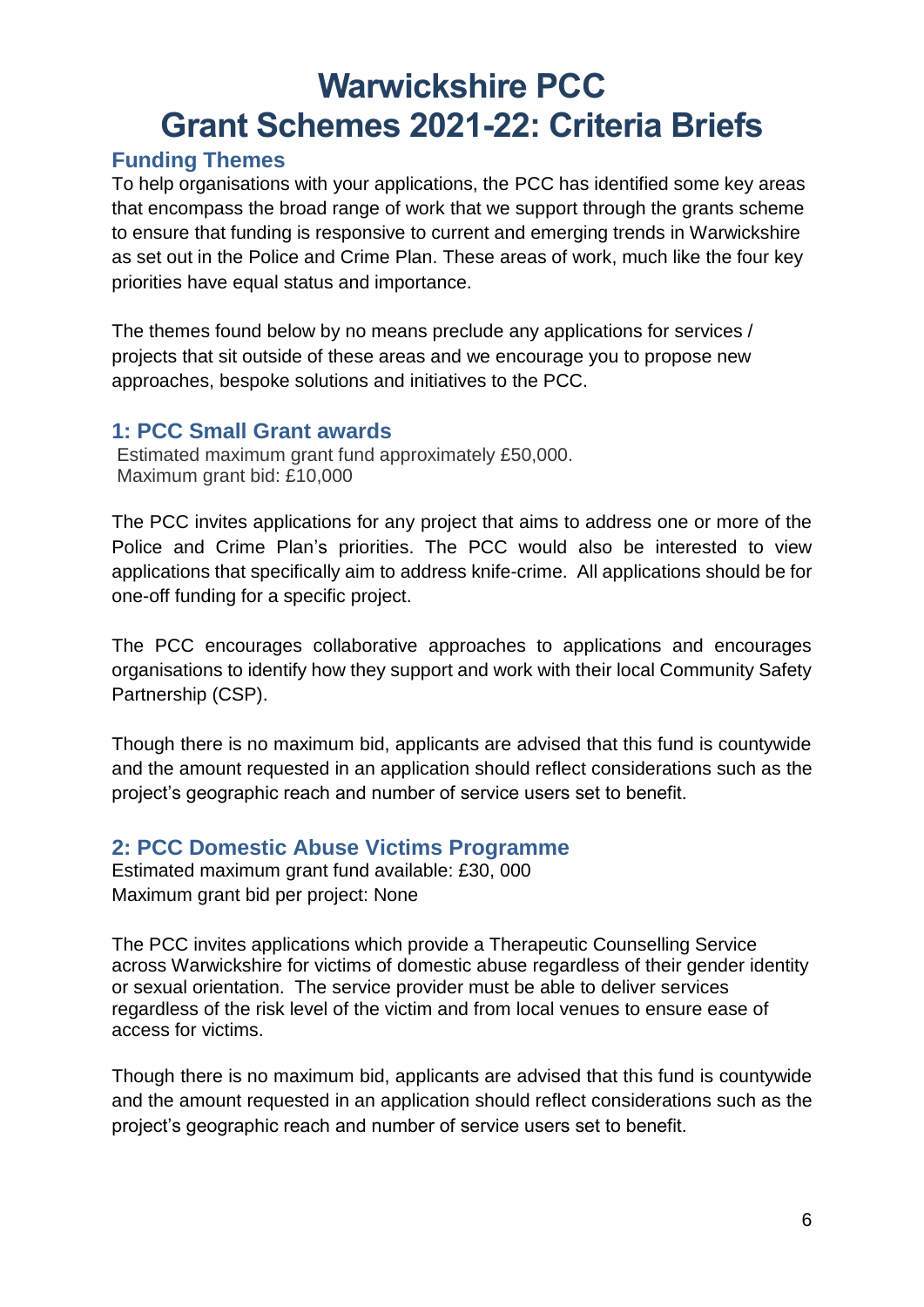### **3: Reducing Reoffending award**

Estimated maximum grant fund available: £15, 000 Maximum grant bid: £15,000

The PCC invites applications for a countywide project that directly addresses the reducing reoffending agenda in Warwickshire. The successful provider will need to evidence how the project will contribute to reducing reoffending and how that reduction will be measured.

The PCC encourages service providers to collaborate and share best practice to maximise the front line delivery. The PCC encourages organisations to identify how they will support and work with the Warwickshire Reducing Reoffending Board.

#### **4: Sports, Youth Diversion and Youth Justice**

Estimated maximum grant fund available: £25, 000

The PCC invites applications to deliver sport initiatives that builds on the power of sport as a tool to divert young people from criminality. 'Youth Diversion' relates to young people up to the age of 25 who are at risk of committing offences or who commit offences but who are not entrenched within the Youth Justice or Criminal Justice system.

Successful applications will need to evidence how the project will contribute to diverting young people from criminality as well as to positively influence behaviour and attitudes of at risk youth to prevent antisocial and risky behaviour. Project must also demonstrate how outcomes will be measured.

Special consideration will be given to innovative projects that are aimed at reaching hard to reach groups (especially communities from Black, Asian, African and Minority Ethnic communities). Examples include, developing positive life skills, building resilience, building social capital, improving attitudes, thinking and behaviour, promoting health relationship and opening up opportunities to provide young people with short term and long term benefits from taking part in sport, volunteering, mentoring/coaching and employment.

Though there is no maximum bid, applicants are advised that this fund is countywide and the amount requested in an application should reflect considerations such as the project's geographic reach and number of service users set to benefit.

## **Final Thoughts**

The success of this funding round is entirely dependent on the quality and strategic necessity of the applications received. The PCC is asking all eligible organisations (both existing and new applicants) to bring as much knowledge, expertise, skills, creativity and bespoke solutions to resolve local issues to make a '**safer, more secure Warwickshire'**.